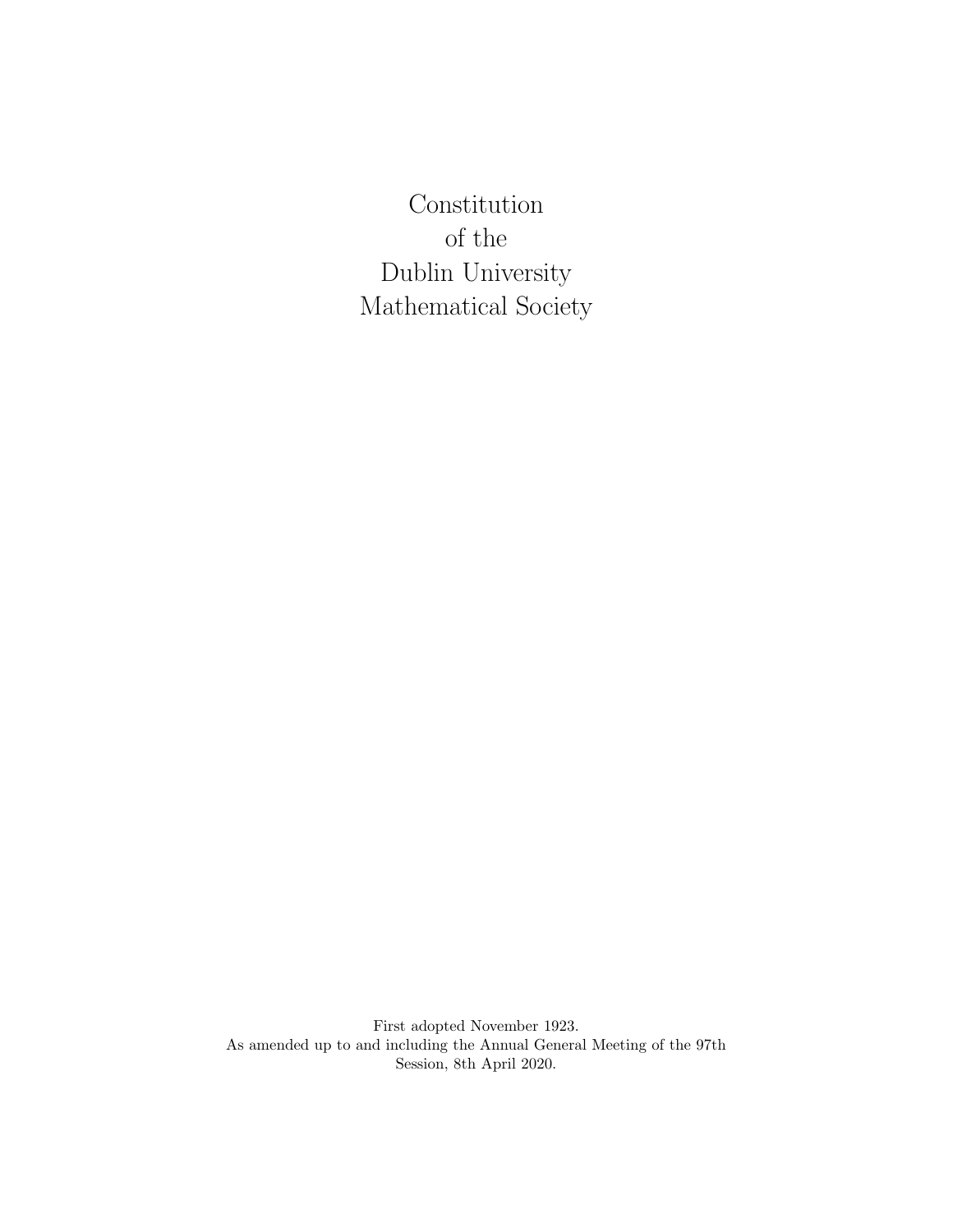# Contents

| $\mathbf{1}$ | Name                                                          | 1                       |
|--------------|---------------------------------------------------------------|-------------------------|
| $\bf{2}$     | Aims                                                          | 1                       |
| 3            | Membership                                                    | $\mathbf 1$             |
| 4            | The Committee                                                 | 1                       |
| 5            | <b>Committee Meetings</b>                                     | $\boldsymbol{2}$        |
| 6            | The Annual General Meeting and Extraordinary General Meetings | 3                       |
| 7            | Calling of an Extraordinary General Meeting                   | $\overline{\mathbf{4}}$ |
| 8            | Election of Committee Members                                 | 5                       |
| 9            | Removal of Persons from the Committee                         | 6                       |
|              | 10 Co-opting of a Committee Member                            | 7                       |
|              | 11 The Role of Committee Members                              | $\overline{7}$          |
|              | 12 Finances                                                   | 10                      |
|              | 13 Amendments                                                 | 11                      |
|              | Schedule 1                                                    | 12                      |
|              | Schedule 2                                                    | 13                      |
|              | Schedule 3                                                    | 14                      |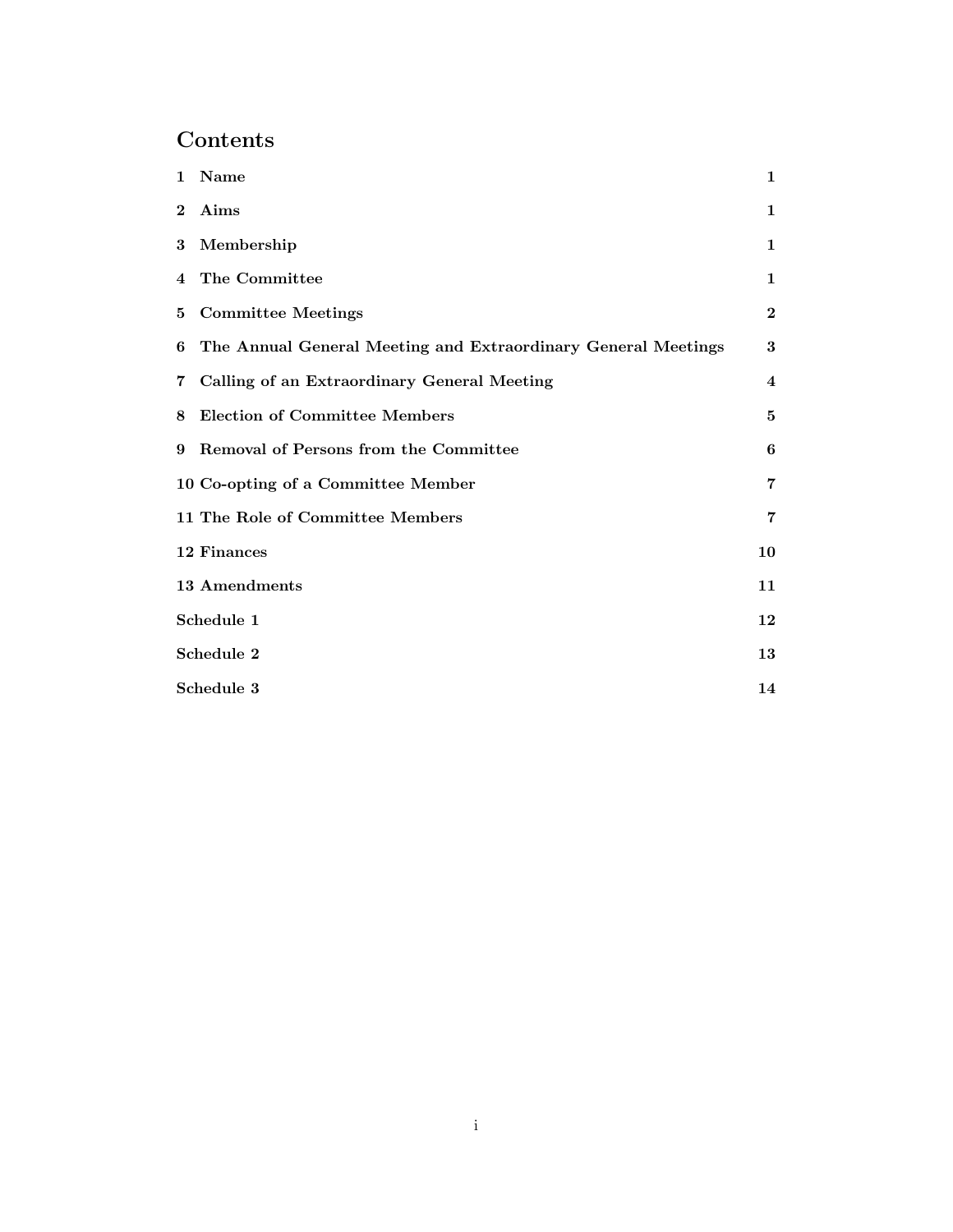## <span id="page-2-0"></span>1 Name

## 1.1

The Society shall be known as DU Mathsoc, or Mathsoc.

## <span id="page-2-1"></span>2 Aims

## 2.1

The object of the Society shall be to encourage, promote, and facilitate the study of Mathematics.

# <span id="page-2-2"></span>3 Membership

## 3.1

Ordinary Membership shall be open to all capitated students and staff of the University of Dublin on payment of an annual subscription fee of  $\epsilon$ 3.

## 3.2

Honorary Membership may be granted at the discretion of the Committee. Honorary Members are not entitled to vote at an AGM or EGM, nor are they permitted to run for election for a position on the Committee, unless they are also Ordinary Members. Honorary Membership shall not preclude any person from also having Ordinary Membership and vice versa.

## <span id="page-2-3"></span>4 The Committee

## 4.1

The Committee shall consist of list positions.

## 4.2

The Executive Officers shall be elected as laid out in Article 8 and shall consist of the following:

- i. Auditor
- ii. Treasurer
- iii. Secretary

## 4.3

The Non-Executive Officers shall be elected as laid out in Article 8 and shall consist of the following:

- i. Librarian
- ii. Public Relations Officer (P.R.O.)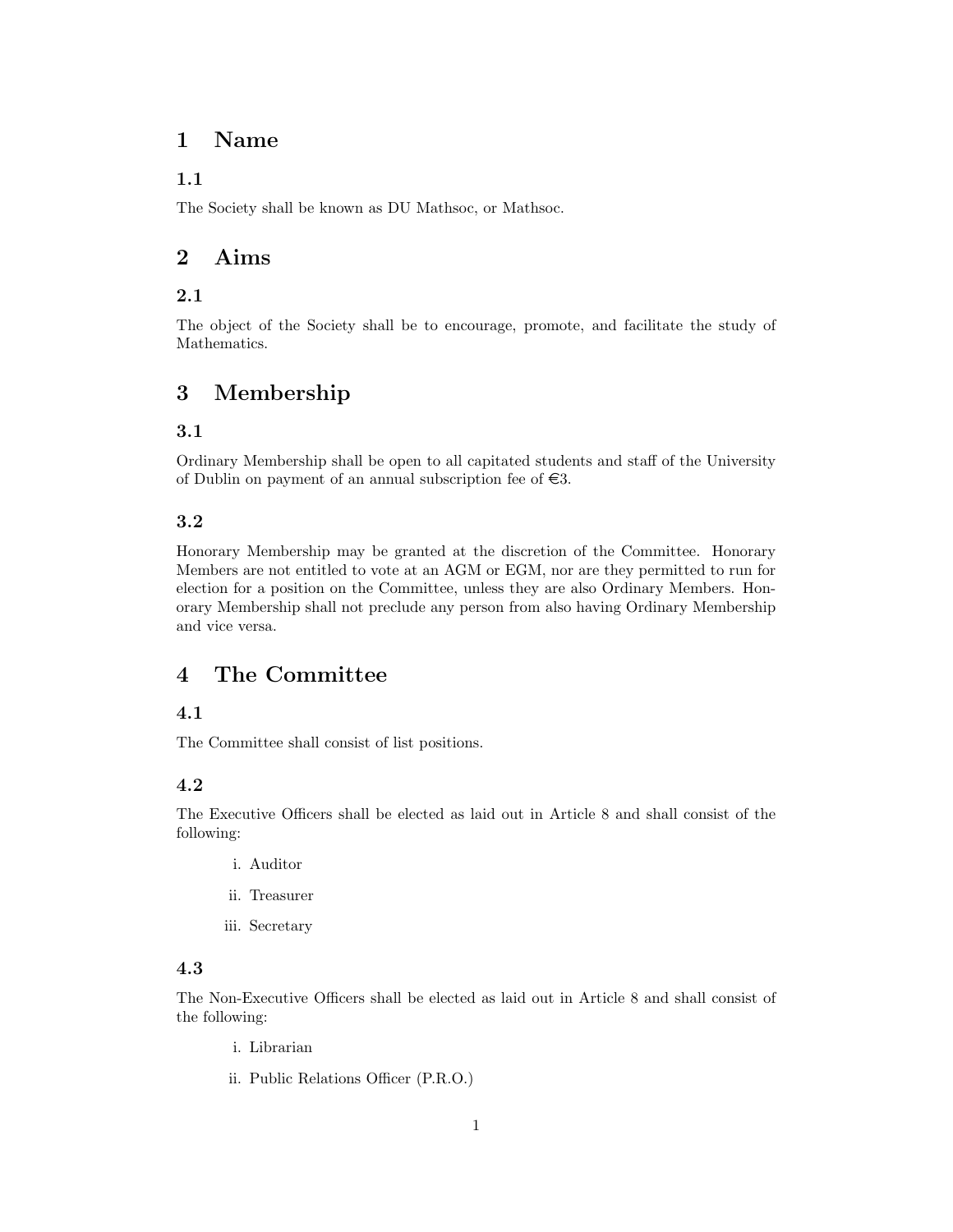- iii. Quizmaster
- iv. Webmaster
- v. Two Sophister Representatives
- vi. Senior Fresh Representative
- vii. Junior Fresh Representative

The Honorary Committee Members shall consist of the following:

- i. President
- ii. Vice- Presidents
- iii. Ex-Auditor

#### 4.5

No individual may be elected to more than one position on the Committee.

## <span id="page-3-0"></span>5 Committee Meetings

## 5.1

The Committee shall meet on the summons of the Secretary, who shall provide adequate notice. The Secretary shall also call a Committee Meeting at the request in writing of any three Members of Committee within the next two Teaching Weeks.

## 5.2

Attendance at Committee Meetings is compulsory for all Committee Members. Apologies for inability to attend must be sent to the Secretary before the meeting is scheduled to begin.

#### 5.3

Failure to attend a Committee Meeting without accepted apologies shall result in said Committee Member being recorded as absent.

#### 5.4

Quorum for Committee Meetings shall be six Committee Members, provided that two Executive Officers are present.

#### 5.5

Accurate minutes of the meetings shall be kept and distributed as outlined in Schedule 1.

#### 5.6

All Committee Members shall adopt the guidelines outlined in Article 11.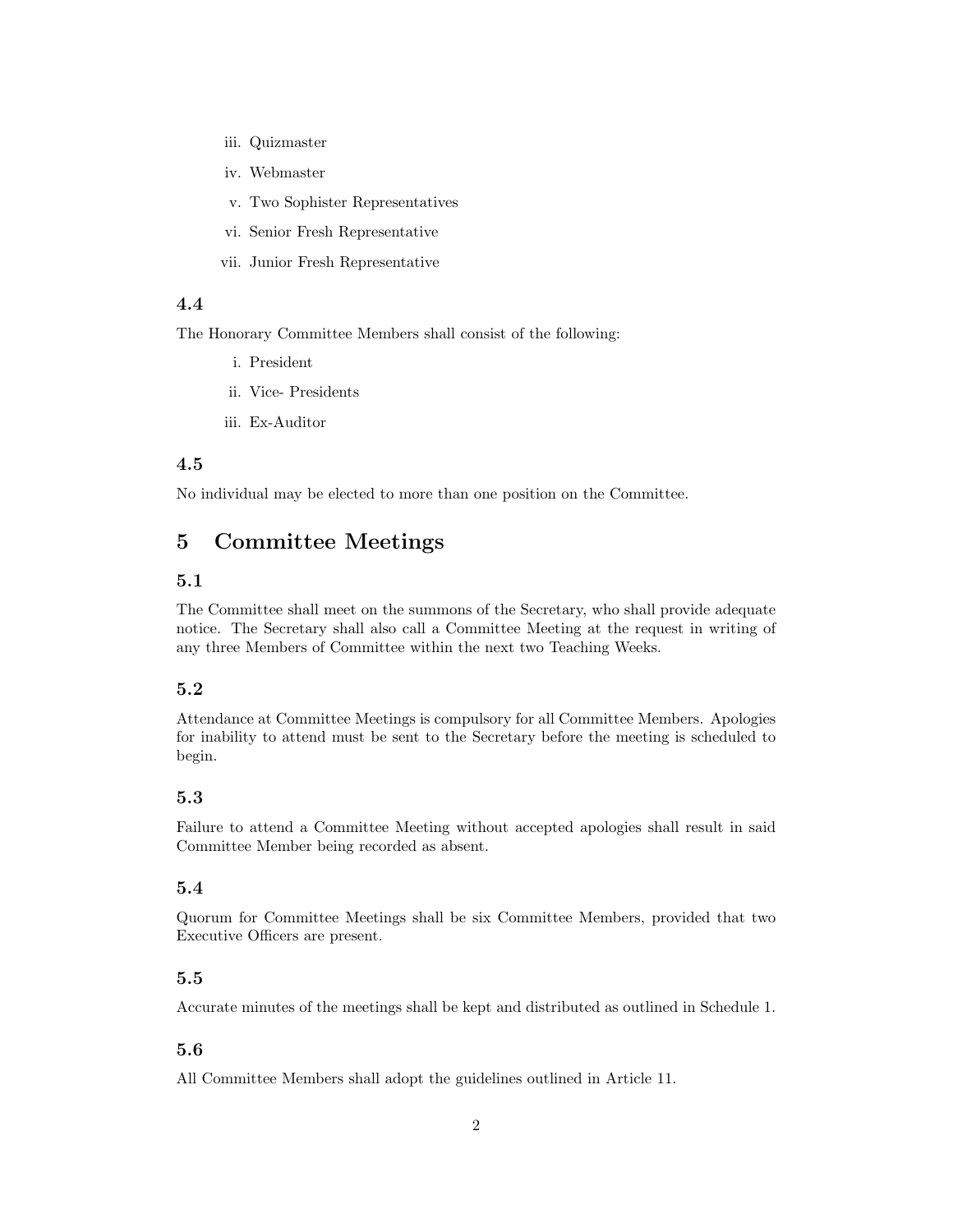The Crossover Committee Meeting shall be the first Committee Meeting of each Session, and each Session shall last from the beginning of one Crossover Committee Meeting to the beginning of the next. As such, the Committee shall have the management of the Society from the beginning of one Crossover Committee Meeting until the beginning of the next.

# <span id="page-4-0"></span>6 The Annual General Meeting and Extraordinary General Meetings

## 6.1

Notice of no less than one Teaching Week must be given to Members ahead of either an Extraordinary General Meeting (EGM) or the Annual General Meeting (AGM).

#### 6.1.1

Notice must include the date, time, place and agenda for the meeting.

### 6.2

The quorum for either an AGM or an EGM shall be twenty Members, or one twentieth of the membership of the Society, whichever is larger.

#### 6.3

Any member of the College may attend either an AGM or EGM but only Ordinary Members of the Society are entitled to vote.

#### 6.4

Only Ordinary Members who have been given membership before an EGM or AGM and who have attended at least one prior Society Meeting or Society event, during the current Session shall be entitled to vote.

#### 6.5

Members shall have the right to raise motions at General Meetings, including amendments to this Constitution.

#### 6.5.1

A motion, along with signatures of approval of no less than one tenth of the Members of the Society, shall be presented to the Secretary no less than seven days before the General Meeting at which the motion may be proposed to the Society. These signatures must be from Ordinary Members of the Society and must include the Member's College ID number and name. Should a motion be proposed to the Society at a General Meeting, then the motion shall be decided by a simple majority vote.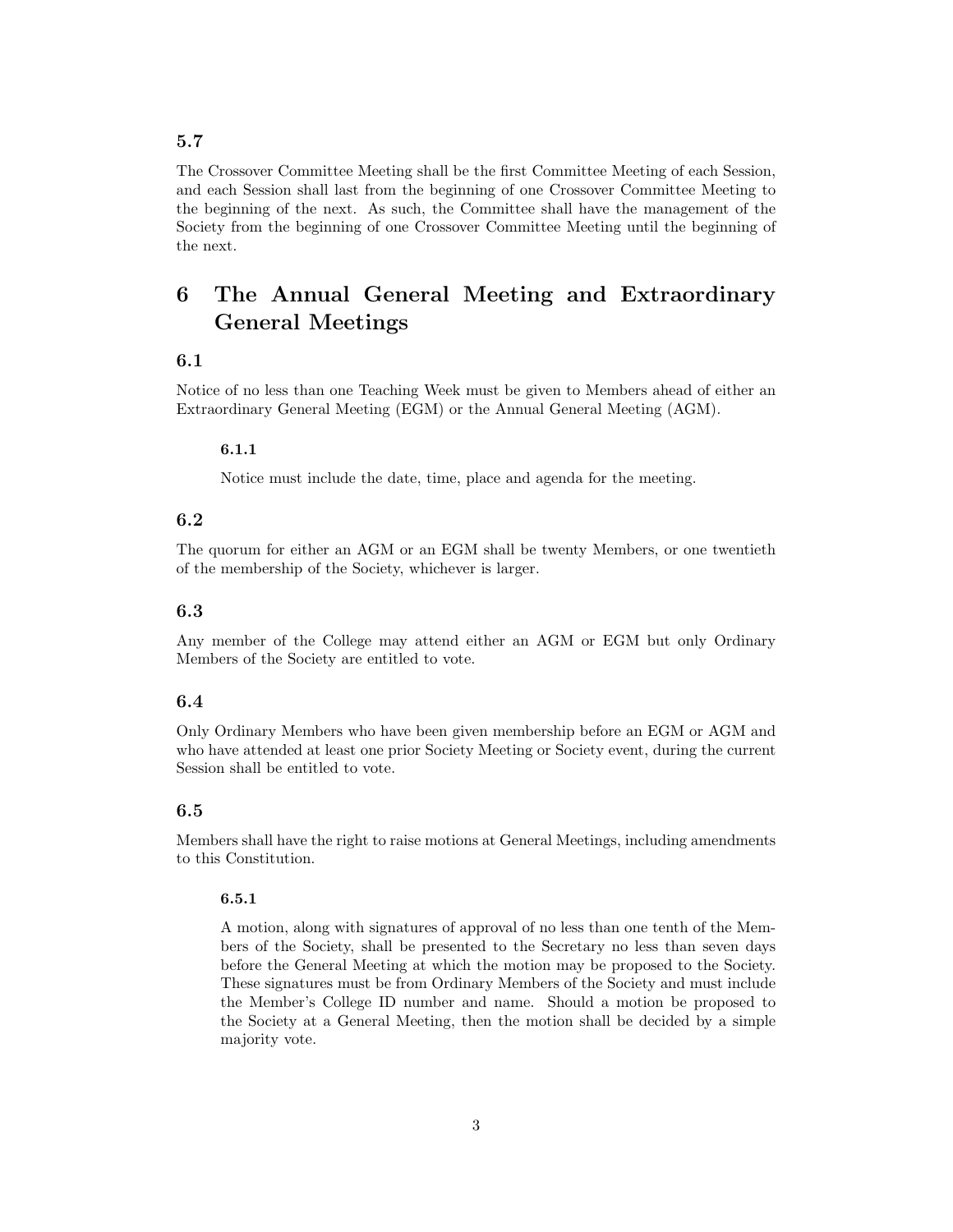### 6.5.2

The Committee shall reserve the right to propose any motion to the Society and refuse any motion from being proposed to the Society at a General Meeting with the exception of motions of impeachment.

## 6.6

An EGM of the Society may be called in accordance with the procedure laid out in Article 7.

## 6.7

An AGM must be held once a year in Hilary term in accordance with the procedure laid out in Schedule 2.

# <span id="page-5-0"></span>7 Calling of an Extraordinary General Meeting

## 7.1

The items brought before an EGM must be exceptional in nature and should refer to changes in the Constitution or to bring about an election to fill a vacancy on the Committee.

## 7.2

The President may, at the request in writing of no less than one fifth of the Members of the Society, call and chair an EGM of the Society.

## 7.3

An EGM of the Society may be called by 50% of the Members of the Society by submitting a signed petition stating clearly the reasons for the EGM, to the Secretary.

#### 7.3.1

The petition must be signed by fully paid Members of the Society and should include each signatory's College ID number and name.

#### 7.3.2

Upon presentation of the petition, an EGM must be held within two term weeks.

#### 7.3.3

Notice for the EGM must be given in accordance with Article 6.1.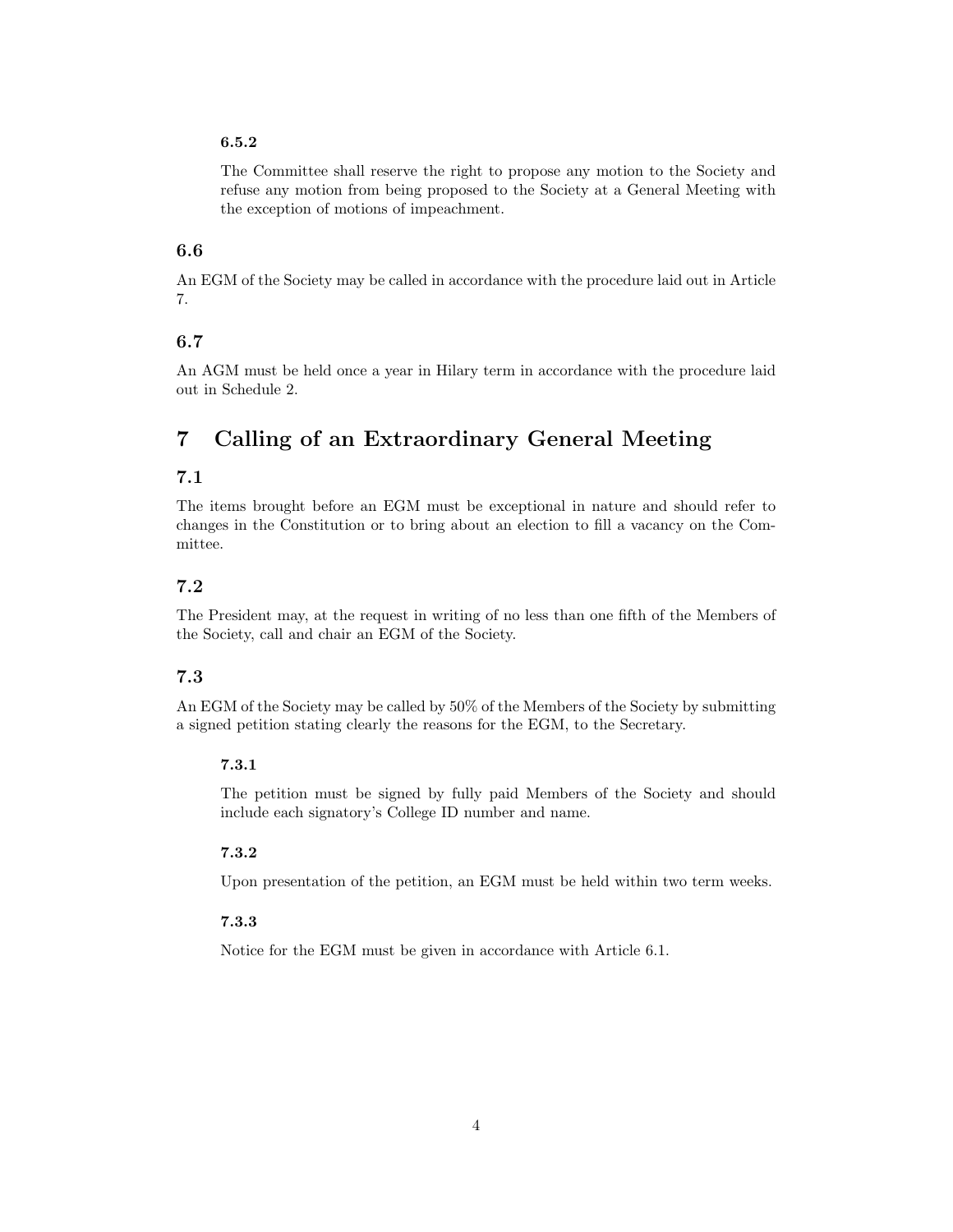## <span id="page-6-0"></span>8 Election of Committee Members

## 8.1

Each election shall be of the form of Single Transferable Vote. In the case of there being only a single candidate for a position, the Ordinary Members shall be asked to ratify or reject this candidate using a "yes/no" option.

### 8.2

Candidates must be Ordinary Members of the Society in order to be considered for election to the Committee. An Ordinary Member may only stand for election if they have attended - in the current Session - no less than three prior Society Meetings or Society events, or half of the Society Meetings and Society events rounded up, whichever is fewer.

#### 8.3

All Officers, with the exception of the Junior Fresh Representative, shall be elected in order of seniority at the AGM, subject to the election proceedings outlined in this Constitution, and shall enter office at the Crossover Committee Meeting of the coming Session.

### 8.4

The Junior Fresh Representative shall be elected at an EGM before the beginning of Reading Week in Michaelmas Term, subject to the election proceedings outlined in this Constitution, and shall enter office at the end of said Meeting.

### 8.5

Each candidate must be nominated and seconded by fully paid Members of the Society in accordance with Schedule 2. A Member may nominate at most one person for each position on Committee and may second at most one nomination for each position made by another Member. Candidates shall be required to accept their nomination should they wish to stand for election.

#### 8.6

Each candidate may participate in hustings or have someone speak on their behalf during the AGM in accordance with the procedure laid out in Schedule 2.

## 8.7

Each Session, the outgoing Auditor shall, for the coming Session only, hold the office of Ex-Auditor. In the case of an Auditor being elected to the position for another term, the Ex-Auditor shall remain in office to ensure that the current Auditor does not fill both positions.

#### 8.8

The Committee may appoint Vice-Presidents by majority vote. The Vice-Presidents are permanent Honorary Members of the Society. An outgoing President shall become a Vice-President of the Society.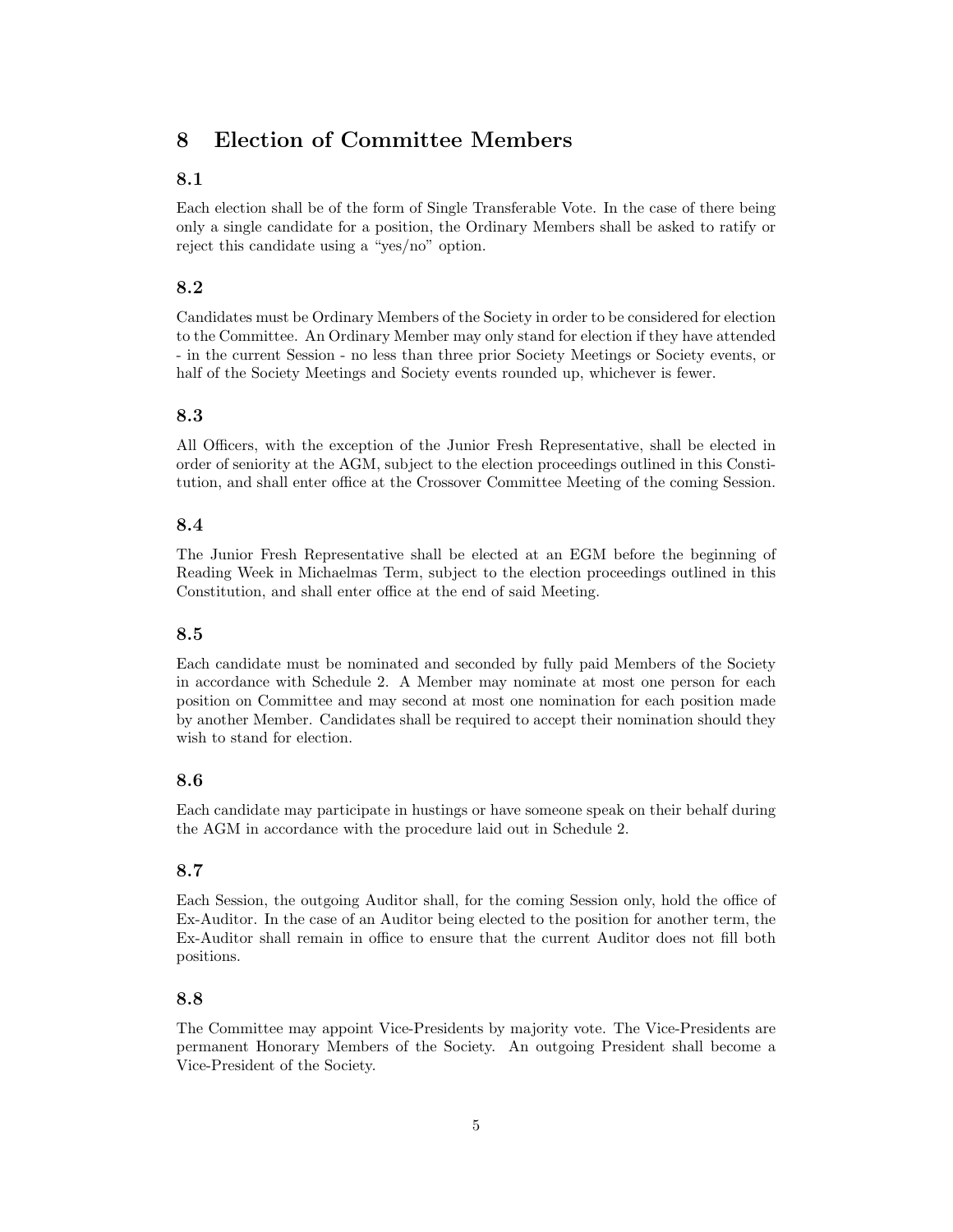Each Session, at the Crossover Committee Meeting, the incoming Committee shall elect a President who shall be an Honorary Member of the Society and of Committee. The Committee shall invite their chosen candidate to accept the position and they shall have the right to refuse. Should the candidate refuse to accept their position, the Committee shall elect another President.

## <span id="page-7-0"></span>9 Removal of Persons from the Committee

## 9.1

Any Committee Member who is recorded absent from three consecutive Committee Meetings without explanation shall be deemed to have resigned from the Committee and temporary replacement shall be appointed in accordance with Article 10.

#### 9.1.1

Having missed two consecutive meetings without explanation the Secretary shall communicate with the individual the consequences of missing another meeting.

### 9.2

Any Committee Member who, while on Society business, breaks or attempts to break college regulations shall be deemed to have resigned from the Committee with immediate effect and a person to replace them shall be appointed according to Article 10.

#### 9.3

With the exception of the Secretary, any Committee Member may resign their position in writing to the Secretary. The Secretary may resign their position in writing to the Auditor. i. Notice of resignation of at least two weeks must be given.

#### 9.4

Upon the death or incapacitation of a Committee Member, a replacement may be co-opted in accordance with the procedure outlined in Article 10.

## 9.5

A motion of impeachment may be put down against any Member of Committee and must be passed by a two-thirds majority at a General Meeting.

#### 9.5.1

At the meeting to remove a Committee Member, the person being impeached may address the meeting prior to the vote taking place.

#### 9.5.2

Following the removal of the Committee Member a by-election shall take place immediately in accordance with the election procedure in Article 8.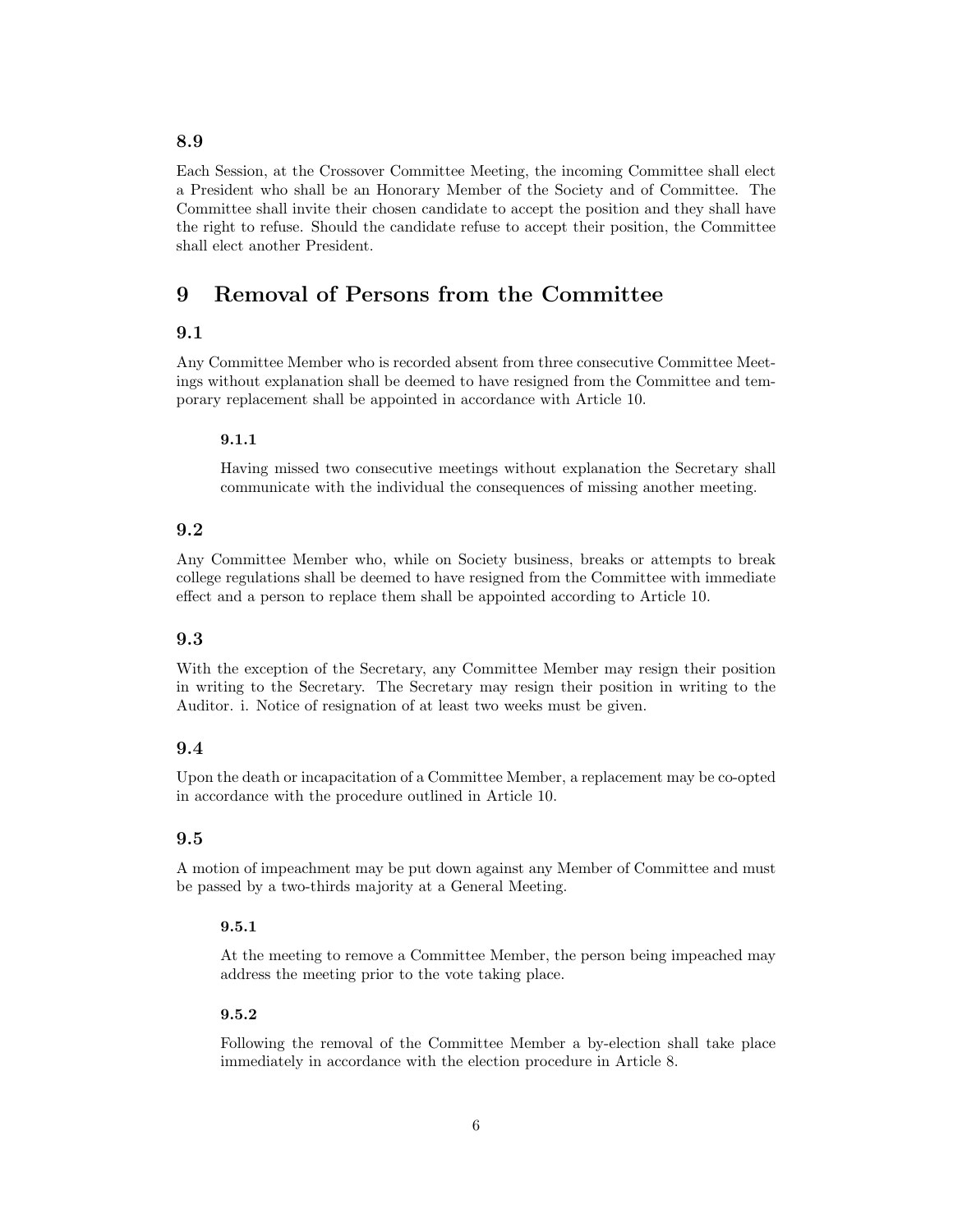### 9.5.3

With prejudice to Article 8.7, any Committee Member who is removed from their position may not hold a position on Committee again during that Session.

### 9.6

Following a position on Committee being declared vacant, an EGM to elect a new Member to Committee shall be held within 4 Term Weeks.

# <span id="page-8-0"></span>10 Co-opting of a Committee Member

## 10.1

Following the promotion, resignation or death of a Committee Member as outlined in Article 9, the Auditor shall co-opt a Non-Executive Committee Member to fill the role vacated, in addition to their current role, on a temporary basis until the next available AGM or EGM.

#### 10.2

In the event that the position of Auditor becomes vacant, the Treasurer and the Secretary shall jointly assume the responsibilities of the Auditor until a new Auditor is elected.

## <span id="page-8-1"></span>11 The Role of Committee Members

#### 11.1

All Committee Members shall:

- i. Be answerable to the Committee.
- ii. Attend all Committee Meetings.
- iii. Attend all Society events where possible.
- iv. Have a responsibility to promote the Society in the College.
- v. Attend all training provided by the CSC or other bodies when deemed appropriate.
- vi. Uphold the aims of the Society.
- vii. Prepare a handbook for their successor.

## 11.2

In addition to the duties of all Committee Members the Auditor shall:

- i. Oversee the general running of the Society.
- ii. Chair all Committee Meetings and any EGMs or AGMs. Failing this, the Auditor shall appoint a Chairperson from the Committee Members. Failing this, a Committee Member elected by the Committee Members present shall take the Chair.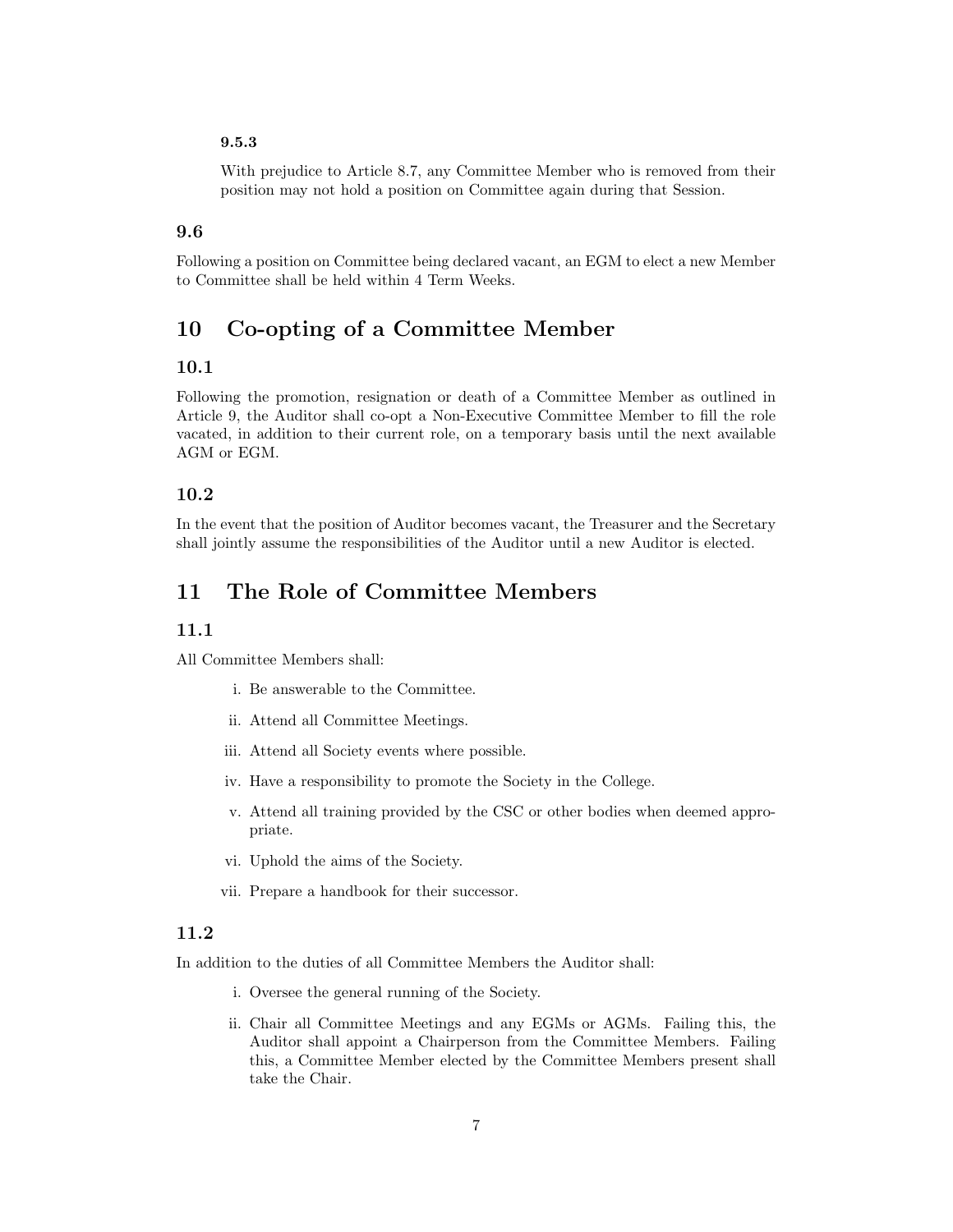- iii. Cast the deciding vote in all hung votes with the exception of fiscal issues in which the Treasurer shall additionally have the right of veto. If the Auditor is not present, or is otherwise ineligible to make the casting vote, for example in the case of a conflict of interest, then the Treasurer shall have the casting vote subject to the same terms. Failing this, the Secretary, and failing that, the casting vote shall fall to the next most senior officer.
- iv. Represent the Society in all dealings with the College.

In addition to the duties of all Committee Members the Secretary shall:

- i. Be responsible for all correspondence of the Society.
- ii. Take and record the minutes of all Meetings of the Society and of the Committee.
- iii. Promptly make the minutes from all Meetings available to relevant parties within 24 hours of the Meeting ending.
- iv. Provide the secretary of the CSC with a written record of the Society's activities during their term of office not later than the date set by the CSC for submission of this report.
- v. Inform the CSC promptly of any changes to the Constitution of the Society.
- vi. Keep a record of membership that is up-to-date and ensure that it is kept confidential, allowing only the Auditor and Treasurer to see it in the execution of their duties. They shall also keep an up-to-date list of the Officers and Honorary Committee Members and their positions, if applicable.
- vii. Send out the weekly email outlining the Society's weekly events.
- viii. Be responsible for providing speakers for talks. At such talks, the Secretary shall record the name of the speaker and the title of their paper.

### 11.4

In addition to the duties of all Committee Members the Treasurer shall:

- i. Be responsible for all finances of the Society, and have final say on all matters of expenditure of the funds of the Society remaining conscious of the consensus of the Committee of the Society.
- ii. Be responsible for the collection of annual subscriptions from Society Members.
- iii. Be responsible for maintaining the Society accounts and shall exhibit their account books for inspection by the Committee at the request of the Committee.
- iv. Have the duty of conducting routine communication with the CSC on financial matters including the provision of estimates of expenditure.
- v. Prepare the grant application for submission to the CSC promptly each year.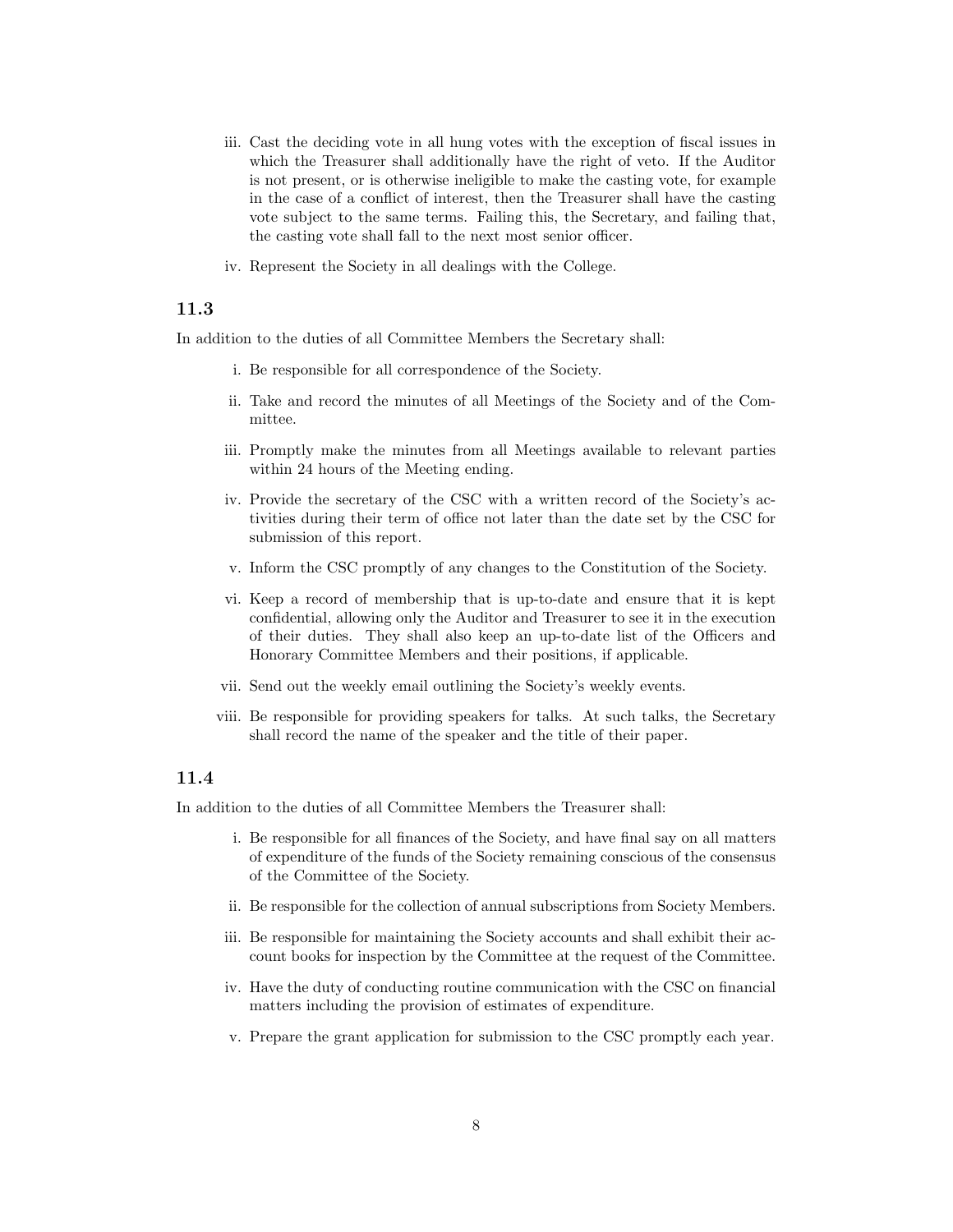vi. Be jointly responsible, along with the Auditor, for the financial affairs of the Society. If Committee overrules the advice of the Auditor and the Treasurer on a major financial matter or Committee proceeds in the absence of the Auditor or Treasurer on such a matter, then the Auditor and the Treasurer shall either accept responsibility for the decision or communicate directly to the Treasurer of the CSC, in which case Committee shall hold responsibility for the decision and its consequences. If only one of the Auditor or Treasurer should distance themselves from the decision, then the other shall assume complete responsibility. Neither Officer dissociating themselves from the decision shall be forced to accept responsibility for the decision and its consequences by vote of the Committee or of the Society. They may, however, be called upon to resign by the due process of impeachment set out in this Constitution, in which case the Committee shall bring the case to the notice of the CSC.

#### 11.5

In addition to the duties of all Committee Members the Librarian shall:

- i. Be the Officer through whom all communications regarding the Library shall be made, and all purchase of books or other objects effected, subject to the direction of the Committee.
- ii. Be responsible for the general supervision of the Society's rooms and the upkeep of the Library in accordance with the Laws Relating to the Library outlined in Schedule 3.
- iii. Make all necessary arrangements for Meetings apart from those undertaken by the Secretary.
- iv. Ensure that the names of all those present at, absent from, and excused from Committee Meetings are inscribed in the Attendance Book provided for the purpose.
- v. Keep an up-to-date catalogue of all books in the Library and shall write in the front page of each book procured the catalogue number, the date of acquisition, and how it was acquired.
- vi. Keep available to Society Members a waiting list for the reservation of books.
- vii. At least once per term, see that all books or periodicals loaned out for more than two months are either renewed or returned.

#### 11.6

In addition to the duties of all Committee Members the P.R.O. shall:

- i. Be responsible for all facets of the Society's promotion.
- ii. Organise and oversee the design, printing and distribution of all the Society's printed materials including but not limited to posters, membership cards and leaflets.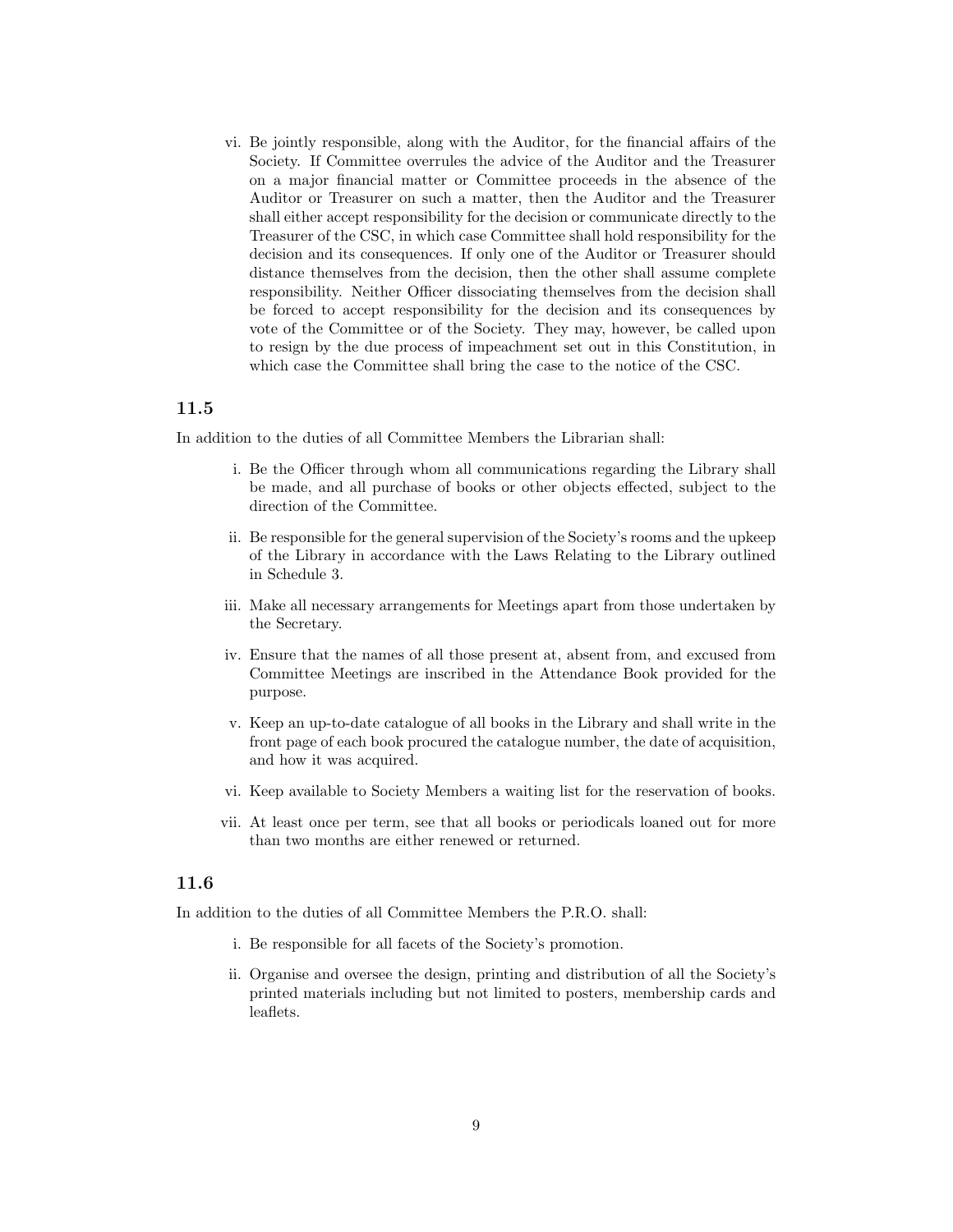In addition to the duties of all Committee Members the Quizmaster shall:

- i. Be responsible for publishing problems of a mathematical nature for the Society and running problem solving events.
- ii. Be responsible for Society matters relating to the Intervarsity Mathematical Competition and other competitions the Society may compete in.

## 11.8

In addition to the duties of all Committee Members the Webmaster shall:

i. Be responsible for the maintenance and upkeep of the Society's website and shall act in an administrative role with regards to other online profiles, such as email.

## 11.9

In addition to the duties of all Committee Members the Year Representatives shall:

- i. Be responsible for informing Members within their year group(s) of any upcoming Society events.
- ii. Communicate relevant issues arising within their year group(s) to the Committee at Committee Meetings.

## <span id="page-11-0"></span>12 Finances

### 12.1

The Auditor or the Treasurer or any Member of the Society may be requested to appear before the CSC, or an officer or sub-committee of the CSC to provide information concerning the finances of the Society. If a prima facie case exists that Society funds have been misused or misappropriated, the CSC may ask the Senior Dean to declare the person(s) responsible indebted to the College, in which case they may not be permitted to register for the following academic year or to have their degree conferred.

#### 12.2

The Treasurer shall close their accounts in accordance with CSC guidelines and as soon as may be possible, thereafter shall arrange for the accounts to be audited as provided by the CSC. In due course these accounts shall be presented to the Committee of the Society and the CSC for approval.

### 12.3

All cheques and withdrawal forms from the Society's bank account shall be signed by two of the designated officers, namely the Auditor, Treasurer, and Secretary.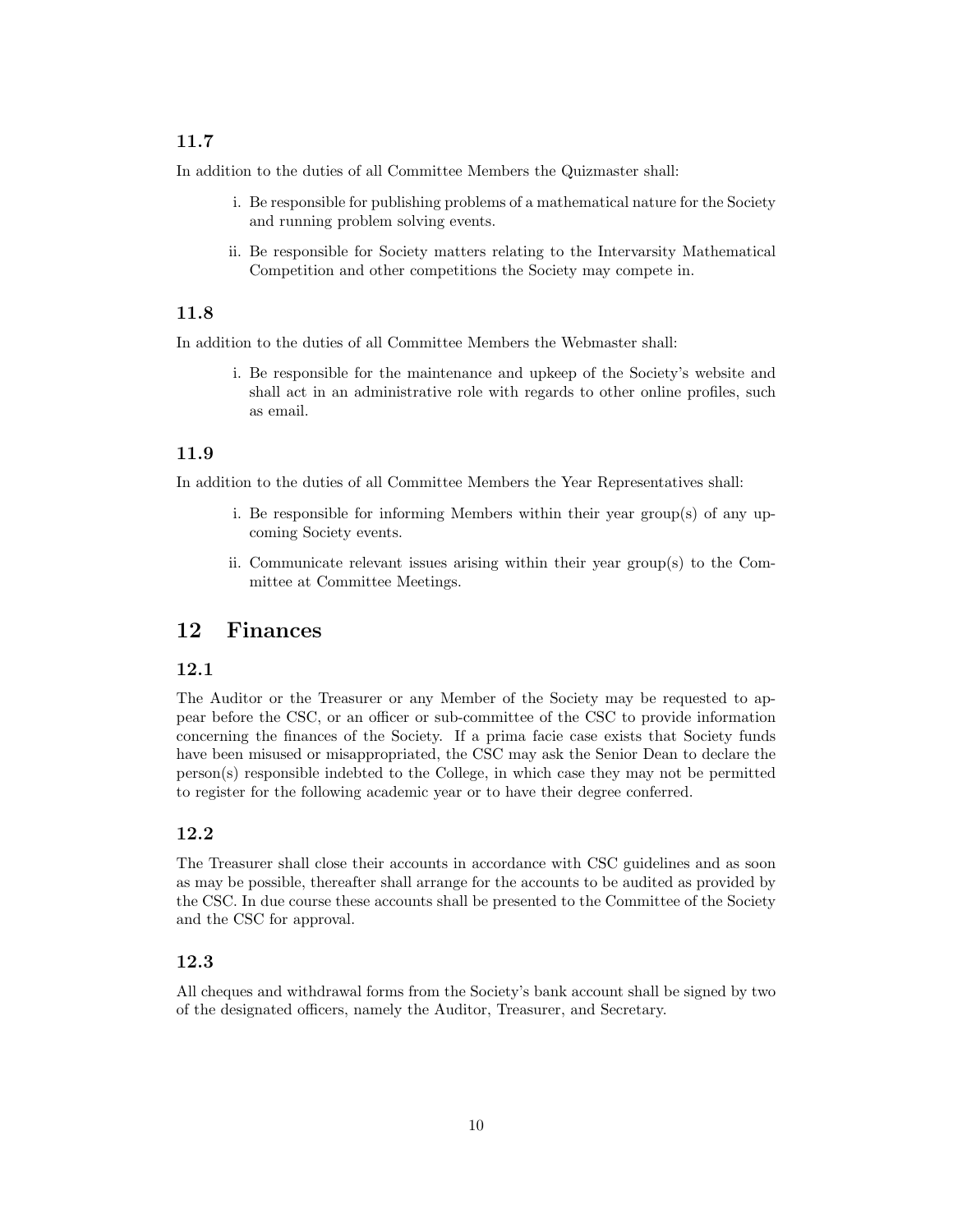# <span id="page-12-0"></span>13 Amendments

## 13.1

This Constitution may only be amended by a vote of a majority of those present at an EGM or an AGM. Notices of such amendments must be submitted to the Secretary no less than seven days before the date of the General Meeting and must be signed by a proposer and seconder, each of whom shall be Ordinary Members of the Society.

## 13.2

Any motions of constitutional amendment, upon being submitted to the Secretary, should be circulated to all Ordinary Members of the Society and to the CSC no less than seven days before the date of the General Meeting.

## 13.3

The Schedules of this Constitution may be changed by the Committee, only with a twothirds majority at a quorate Committee Meeting.

## 13.4

This Constitution is binding as and from the date of being approved by both the Society and the CSC.

## 13.5

An up to date copy of the Constitution shall be available to Members upon request.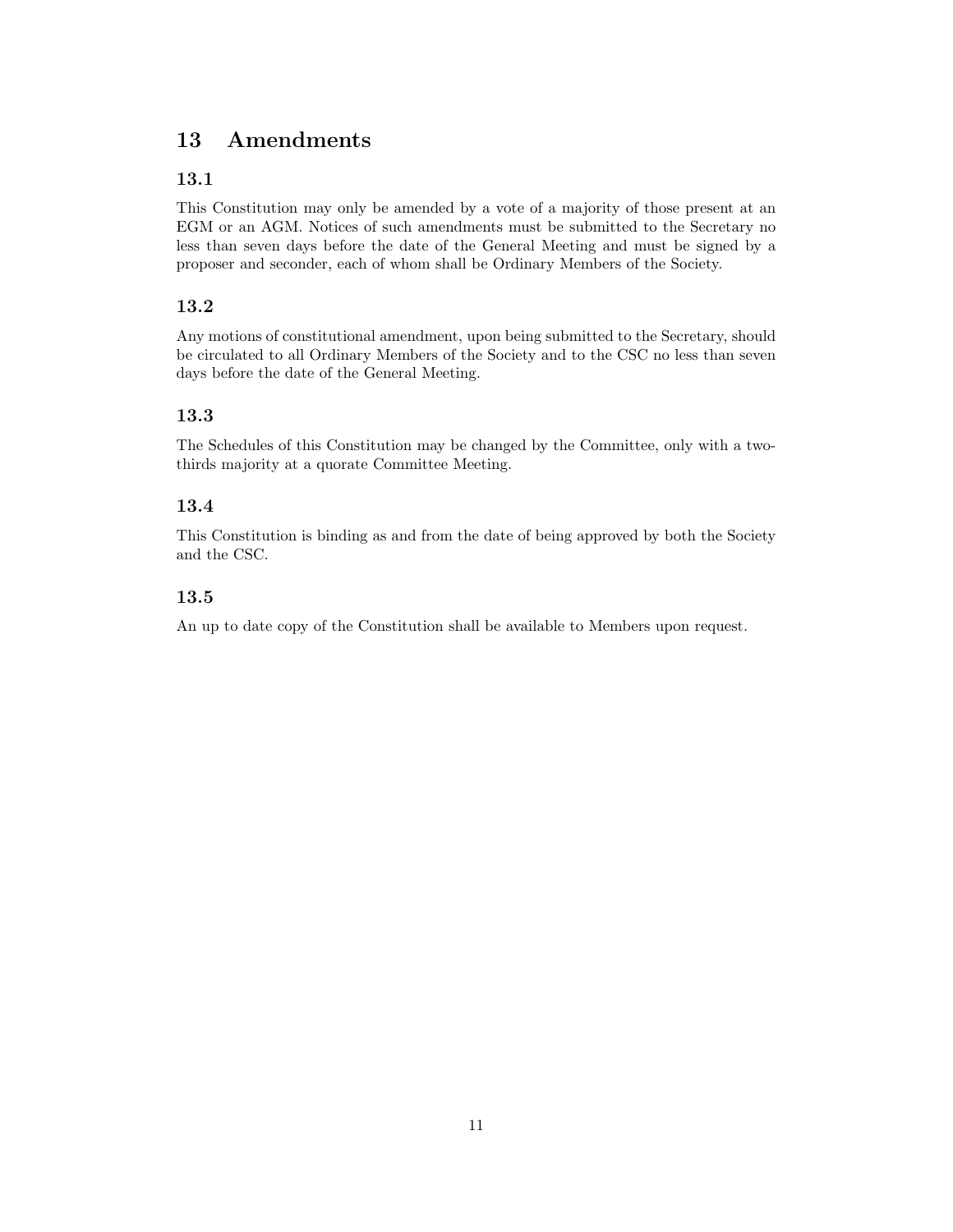# <span id="page-13-0"></span>Schedule 1

The regulations for Committee Meetings shall be as follows:

- 1. Minutes of the previous Committee Meeting must be accepted at the beginning of the Meeting.
- 2. Non-Committee Members shall not be permitted to attend Committee Meetings, unless they are invited to attend by the Committee.
- 3. Minutes of the Committee Meetings shall be open to all Members of the Society, unless it is specifically agreed and recorded that one or more items from the Meeting are to be held in camera.
- 4. All decisions of the Committee shall be made by simple majority vote, except when otherwise stated in this Constitution. The Committee bears collegiate responsibility for all its actions except in exceptional circumstances, as outlined in this Constitution. Thus, if a matter is agreed by majority vote, each Committee Member must give that decision full public support, regardless of personal opinion.
- 5. Each Officer has a single vote on each issue. Honorary Committee Members are not entitled to vote at Committee Meetings. In the case of an equality of votes cast the Auditor has a single casting vote.
- 6. At the request of any Committee Member, voting shall be done by secret ballot and the votes shall be counted by two of the Committee Members present, chosen by the Committee.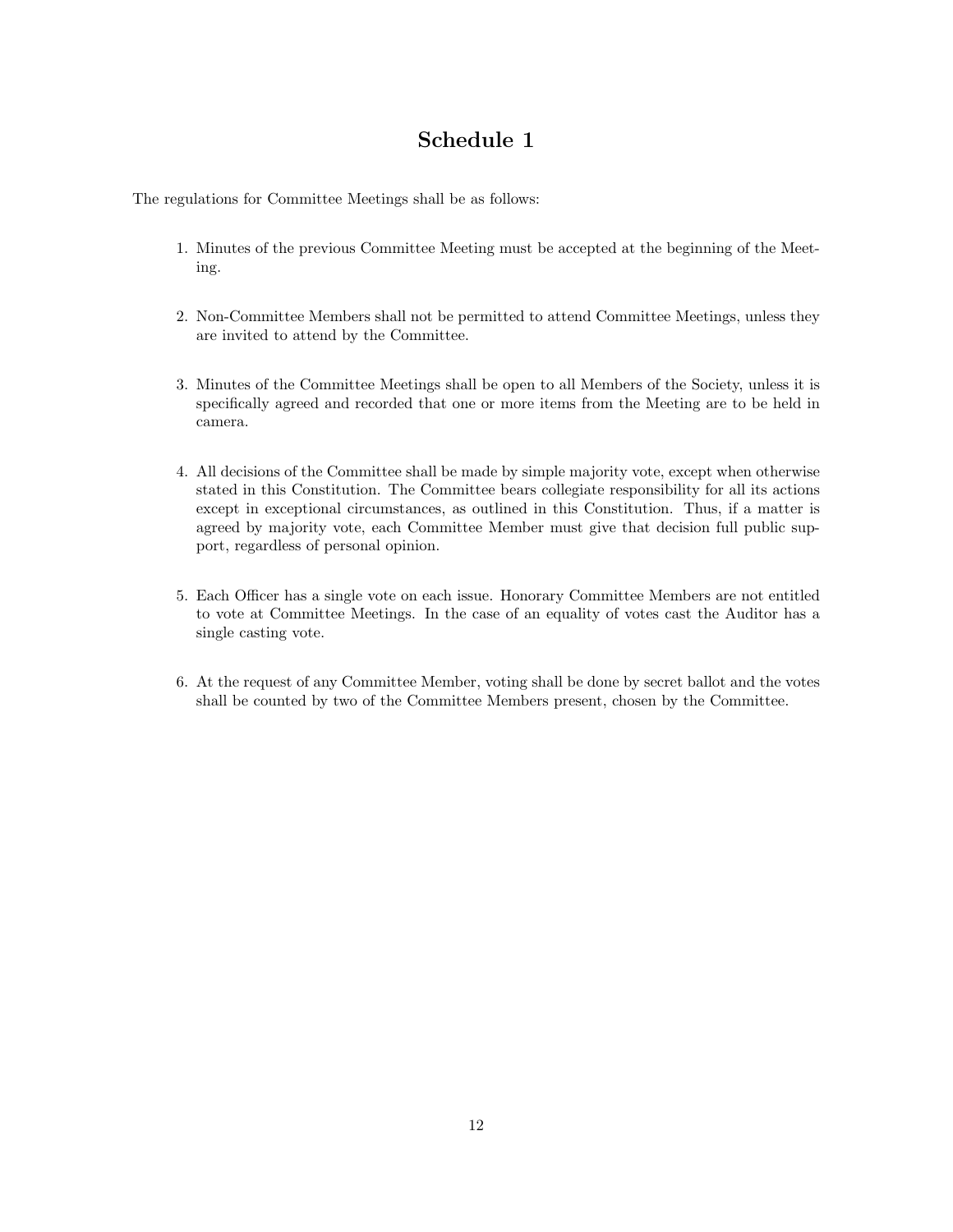## <span id="page-14-0"></span>Schedule 2

The agenda for an AGM or EGM shall be set out as follows:

- 1. Minutes
	- (a) After the Chair has been taken, the minutes of the previous General Meeting shall be read by the Secretary and after any objection to their accuracy has been decided upon, they shall be signed by the Chairperson.
	- (b) Matters arising from the minutes shall be addressed.
- 2. Reports from the Officers
	- (a) These reports, which should be brief, may be delivered verbally with a written copy available on request.
	- (b) The reports should be presented in the following order:
		- i. Auditor's Report
		- ii. Treasurer's Report
		- iii. Secretary's Report
- 3. Nominations and Elections to the Committee
	- (a) Each candidate shall be allowed to address the AGM, if they wish, for a maximum of two minutes prior to the election.
	- (b) The results from the first election shall be announced before the second election takes place, and so on throughout the elections.
	- (c) For each election, three Members of the Society shall be appointed to a Ballot Committee by the Chairperson to collect and count votes.
		- i. The Ballot Committee members shall have no personal interest in the elections which the Ballot Committee are elected to oversee. Personal interest shall include candidacy in the elections or canvassing for another nominated Member but shall not include voting in any election.
		- ii. Returned ballots for each election must be securely held by the Ballot Committee for no less than 30 days, after which they shall be destroyed.
- 4. Motions
	- (a) Any motions submitted for consideration no less than seven days before the date of the General Meeting shall be put to the floor. Any such motions must have been circulated to all Members of the Society not less than two weekdays before the date of the General Meeting.